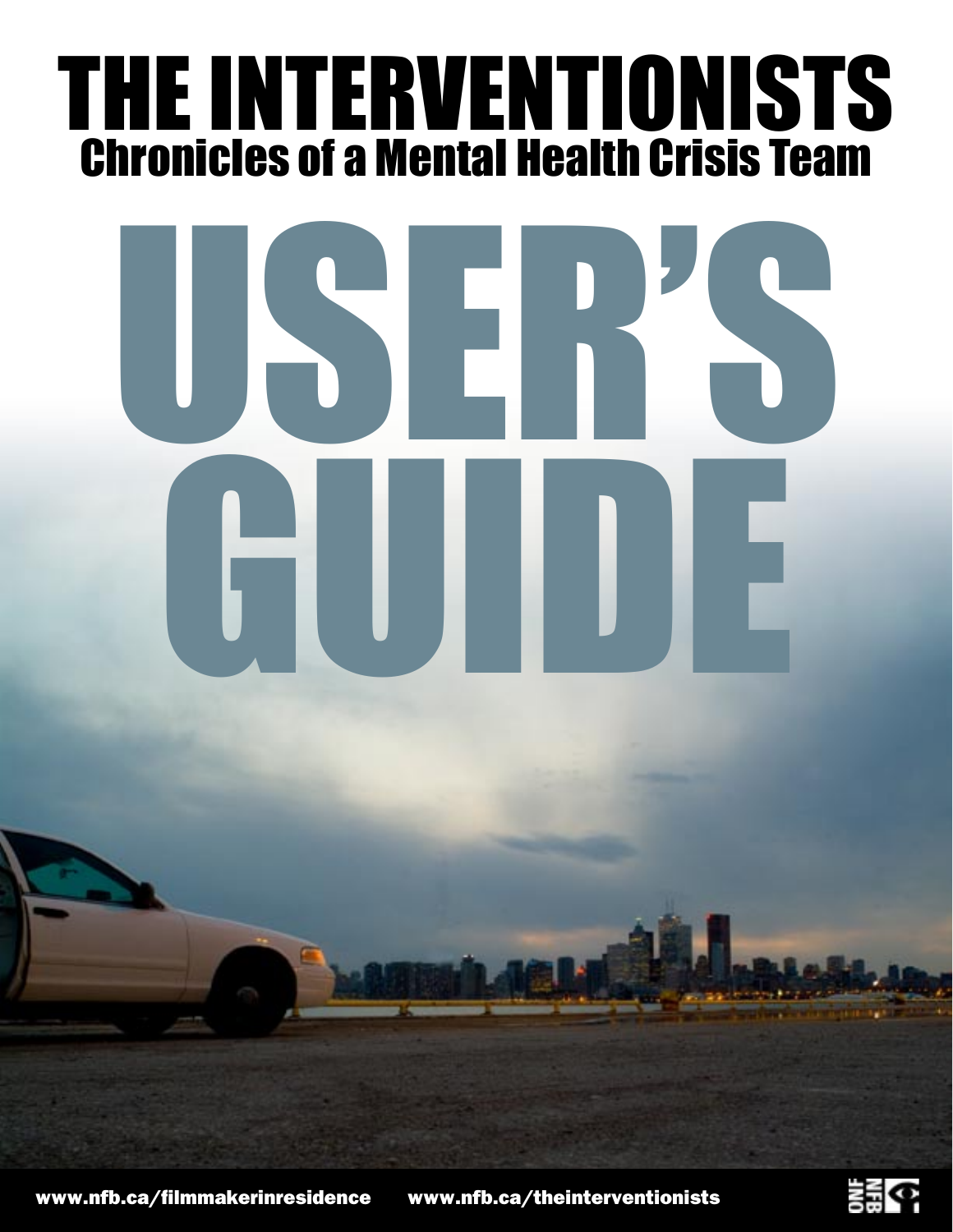# THE INTERVENTIONISTS Chronicles of a Mental Health Crisis Team



This user guide accompanies the case studies section of the DVD THE INTERVENTIONISTS: CHRONICLES OF A MENTAL HEALTH CRISIS TEAM. The 30-minute documentary, written and directed by Katerina Cizek, is one of the projects from the NFB's Filmmaker-in-Residence program at St. Michael's Hospital in Toronto. (For more information on this film and the project, visit www.nfb.ca/filmmakerinresidence).

In **THE INTERVENTIONISTS**, we see a unique crisis team work their cases in downtown Toronto. Ellen is a mental health nurse. Brandon is a police officer. Together, as the Mobile Crisis Intervention Team (MCIT), they ride the streets of the inner city in an unmarked police car, responding to 911 calls involving what are officially called "emotionally disturbed persons" (EDP). The team is a partnership between St. Michael's Hospital and two downtown police divisions. Their mandate is not only to de-escalate crises, but to avoid unnecessary arrests and emergency room visits by providing referrals, services and resources in a patient's own community. The film follows the team from case to case. The calls are hastily labelled by a 911 dispatcher as "threatened suicides", "bizarre behaviour", "person gone berserk" or simply EDP. In a single night, the team faces two threatened suicides, checks in on a tenant convinced his neighbours are spying on him, and investigates numerous cases of violent behaviour on the streets. Once the team arrives on scene, with time, patience and expertise, they peel away at the labels, to get at the underlying causes for the crisis, revealing the complex and often tragic situations in which people with mental illnesses live.

This guide is intended for educators, trainers and students in high schools, universities, nursing and medical schools as well as police colleges.

It offers a spectrum of answers and perspectives to the questions posed in the eleven case studies, included as special features on the DVD.

The mental health workers at St. Michael's Hospital as well as the Toronto Police offer their responses and insights. At a special screening session, two consumer survivors (people who have had first-hand experience with the mental health system) viewed the cases and provided their points of view on the film and the issues. This guide provides excerpts from their answers for each case.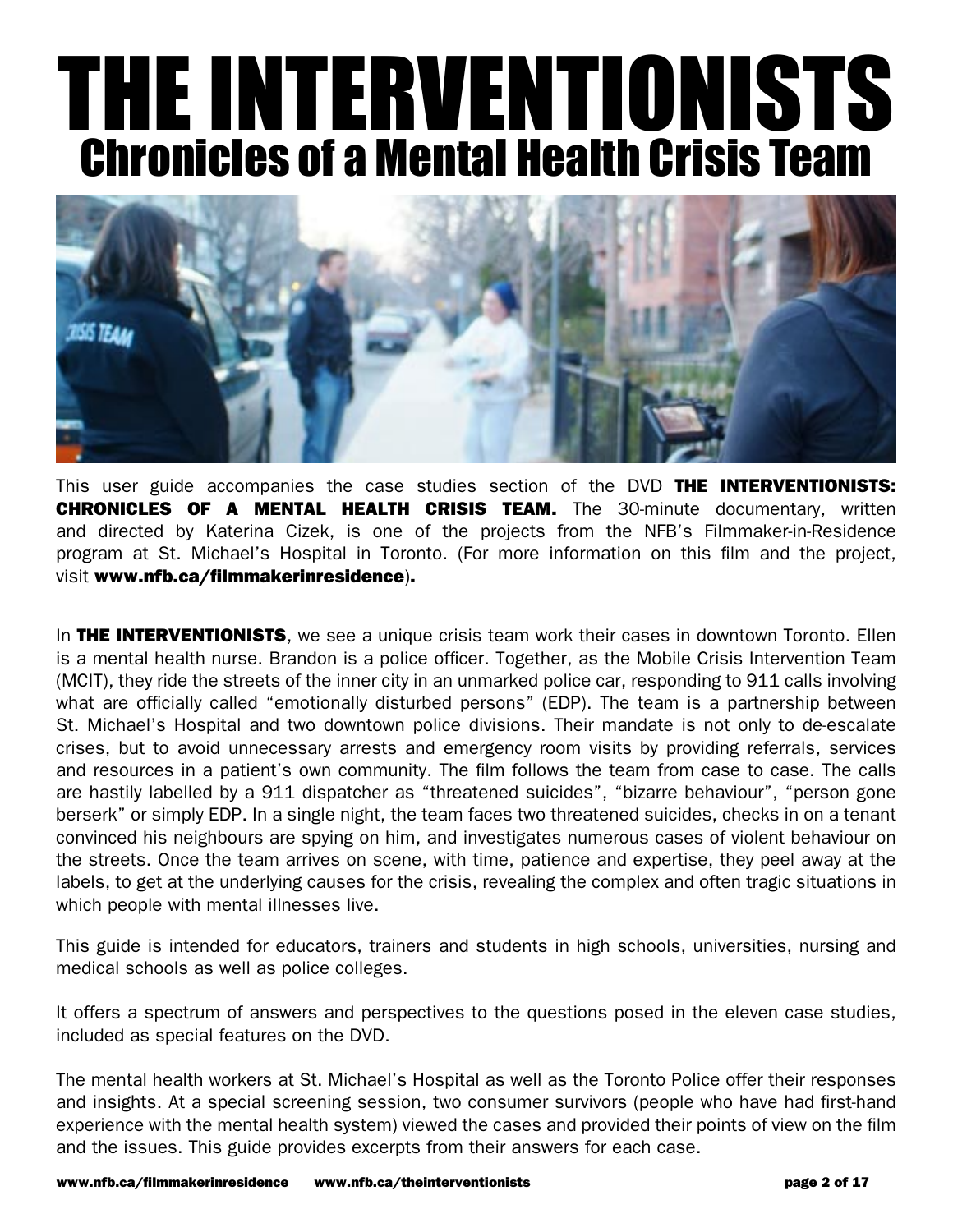# THE INTERVENTIONISTS Case Study #1 - AMBULANCE



# 1. AMBULANCE What differences did you observe about the ambulance staff's and Mobile Crisis Intervention Team's (MCIT) responses to this call?

#### MENTAL HEALTH WORKERS RESPOND:

Ambulances are dispatched to a scene for transportation to hospital (where required) and medical stabilization. Accordingly, the ambulance focused on the presenting medical problem (i.e. "primal pain" and alcohol intoxication), and transportation to the hospital. The MCIT focused on treating the person: humanity, communityfocused.

#### POLICE RESPOND:

MCIT endeavoured to determine if transportation to hospital could be avoided on this occasion by assessing the root problems of the crisis to try to come up with a safe alternative. Ambulance staff focused on the client's desire to be transported to the hospital according to their protocol.

#### CONSUMER SURVIVORS RESPOND:

For me, the challenge of this situation was that the tension increased because of the small space in which this was happening. For people with mental distress living on low incomes facing multiple barriers, personal space is a big issue. And often we don't have a lot of personal space. In this case, the ambulance workers were doing their job from a medical model and they're right in there, taking pulses and that stuff. Yet the MCIT folks are barely in the doorway.

So that's a lot of tension happening in that space through no fault of anyone's. It's just that when you're in that space and everyone's kind of focused on you, that makes it a much more distressing situation for the person in crisis because it's all blocked.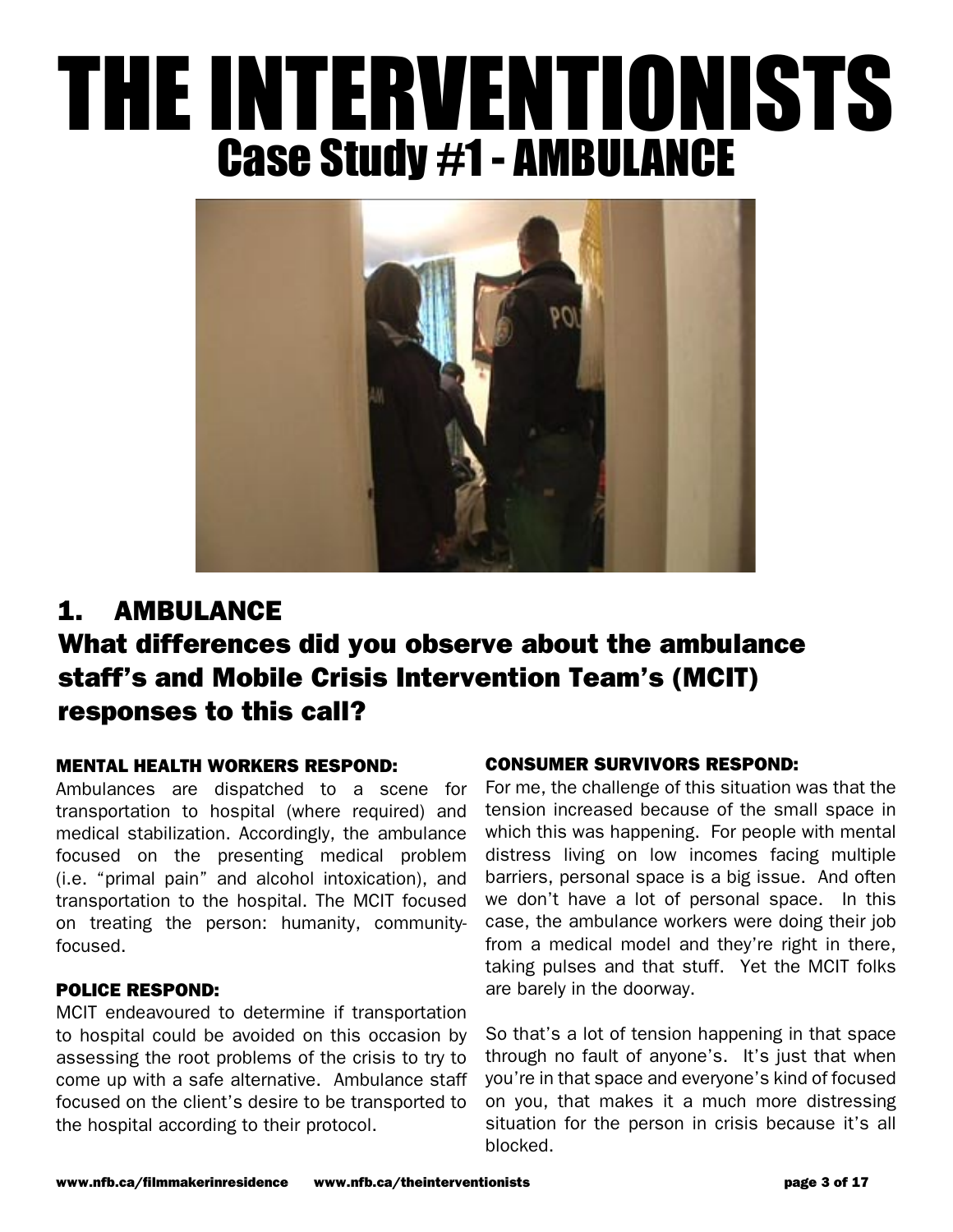# THE INTERVENTIONISTS Case Study #2 - SMASHED WINDOW



## 2. SMASHED WINDOW How do the MCIT nurse's and police officer's roles differ and complement each other?

### MENTAL HEALTH WORKERS RESPOND:

To be effective, the MCIT partners must respect each other's different roles and expertise. In this situation the MCIT nurse recognized that police intervention was required and she "backed off" to allow the MCIT and other police officers to perform their work; here the MCIT nurse's role was to advocate for hospital assessment (rather than jail). The MCIT police officer's primary role is situational and public safety; the MCIT nurse's role is client focused.

### CONSUMER SURVIVORS RESPOND:

The MCIT nurse clearly brought different things to that conversation. She was concerned about the glass, kicking out the window, about the person requesting water. The nurse was also concerned about [the patient] maybe going back to emergency, coming down from the crystal meth. She certainly brought a different conversation to problem-solve that situation that was very complementary to the police. And I thought it was actually really quite nice how they, with the glass and blood situation, how they really looked after each other. They're a team, right? They're concerned about the safety of each other, and that was really demonstrated at the end of that scene.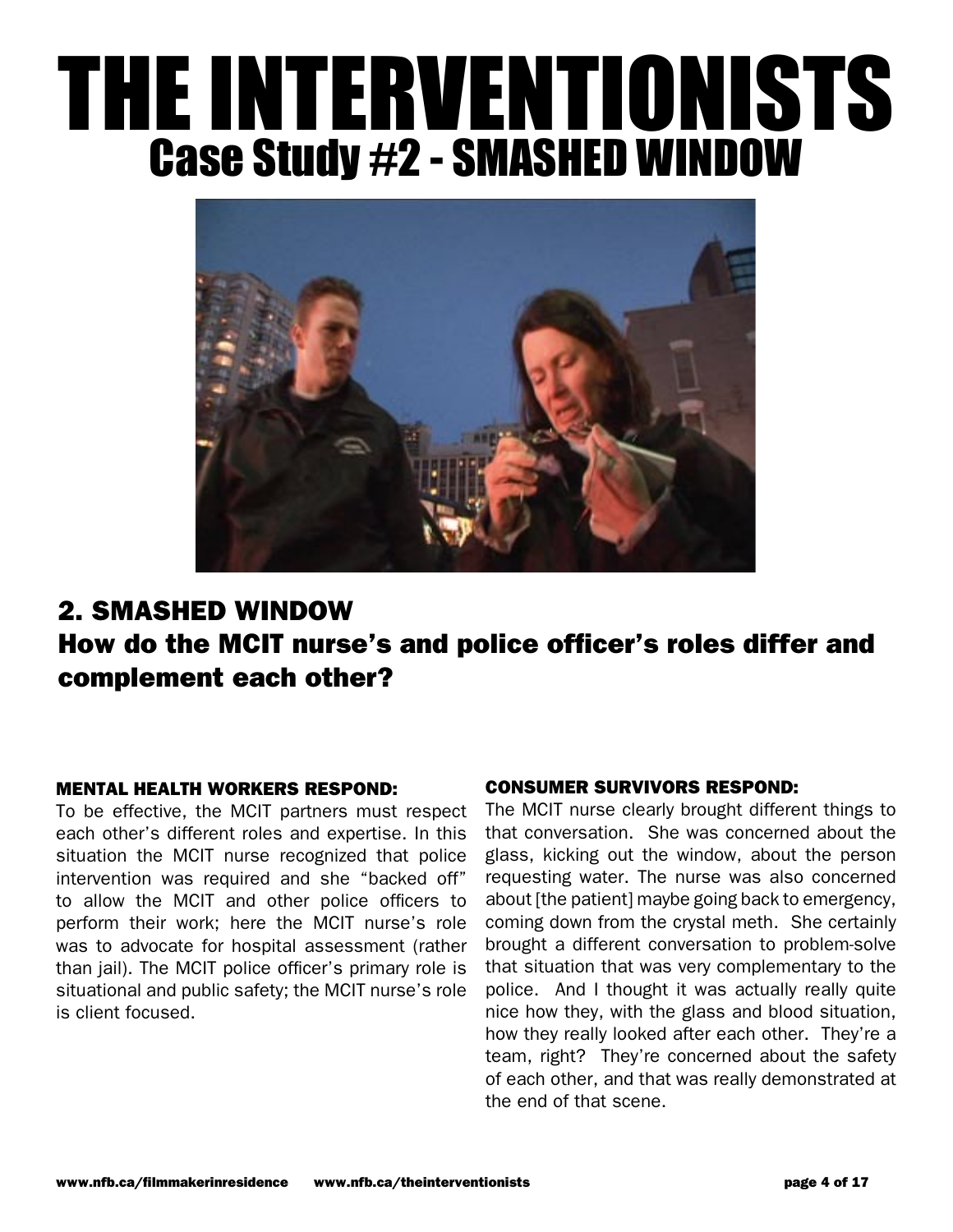# THE INTERVENTIONISTS Case Study #3 - HOTEL



### 3. CRISIS IN HOTEL

### MENTAL HEALTH WORKERS RESPOND: How do the police, the hospital, the individual and the community-at-large benefit from this MCIT intervention? POLICE RESPOND:

For the police, the MCIT reduced the amount of time front line police/Primary Response Unit (PRU) spent dealing with a mental health crisis in the community, allowed them to quickly return to their regular police work, and eliminated the time police might have had to wait in the ER had it been necessary for the person to go to hospital.

For the hospital, an MCIT intervention avoids unnecessary trips to ER; helps to address problem of ER overcrowding by providing crisis intervention in the community and keeping people in the community when possible and appropriate.

During an MCIT intervention, the individual client becomes the recipient of caring, humanistic, and mental health care expertise on site. An MCIT intervention provides the community with access to a service with mental health expertise and can respond promptly to psychiatric crises in the community wherever they occur.

For the police, the MCIT reduced the amount of time that Primary Response Unit officers spent dealing with the mental health crisis call, which allowed them to continue with other pressing police matters. By having the MCIT take over the call, the PRU officers also were able to avoid an often lengthy wait at the hospital ER should the client have required hospitalization.

For the hospital, MCIT helped address the problem of ER overcrowding by being able to avoid an unnecessary visit to the ER. For the individual client, the benefit is that they receive care from mental health professional at time of crisis with added safety for all involved due to police presence. The benefit to the community is that MCIT is able to have a mental health professional participate in a crisis intervention promptly in the community with the added safety of having a police officer on scene who possesses the legal authority to apprehend under the Mental Health Act. (cont'd)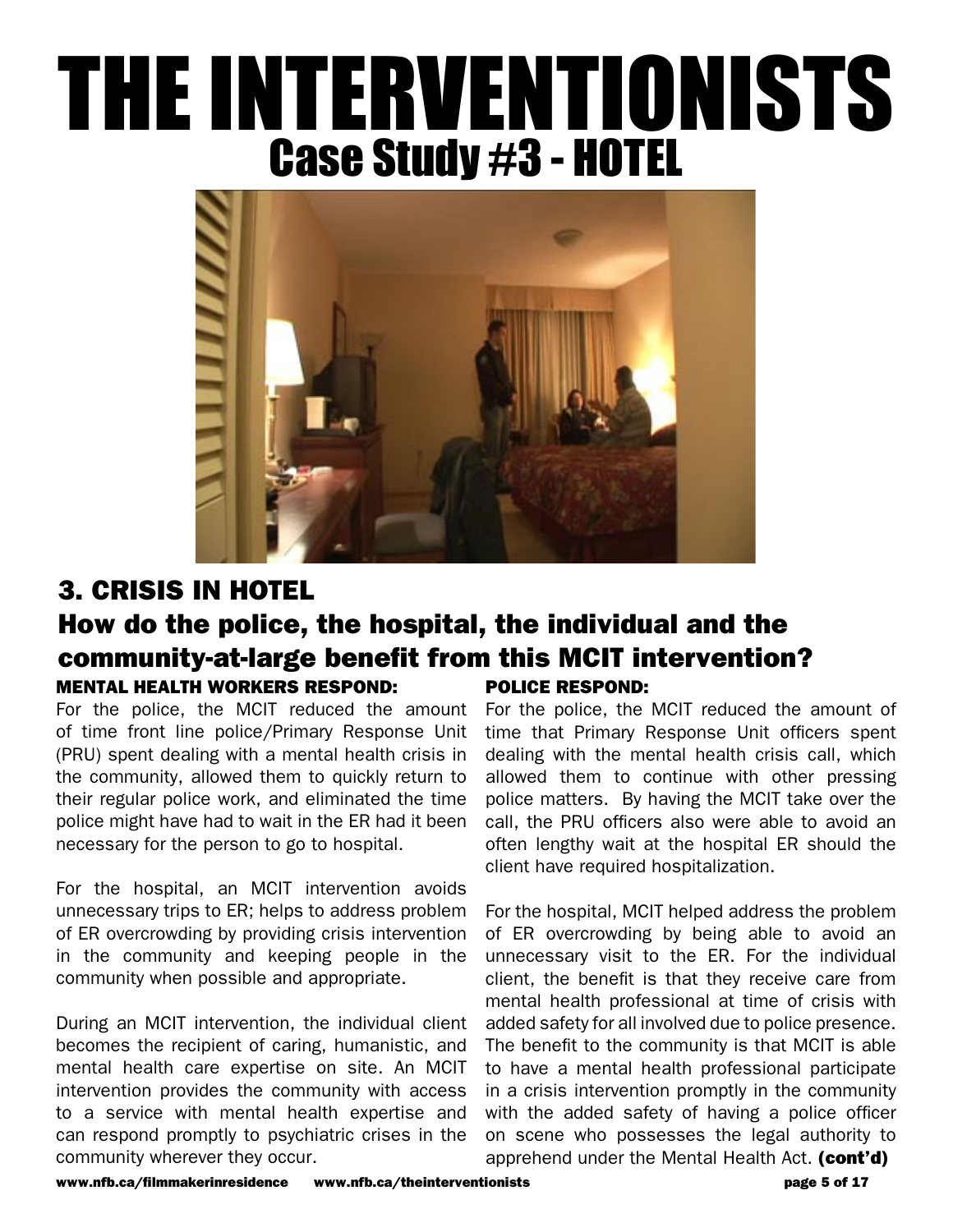# THE INTERVENTIONISTS Case Study #3 - HOTEL [continued]

#### CONSUMER SURVIVORS RESPOND:

I think one of the big things when you're in crisis, is that you feel that you have no choices, even though it's clear that there probably are choices available. But you get sort of constricted thinking and your ability to come up with those choices is compromised. So to have someone to take the time to sit there, and I like also that the police officer stood back. I mean, he's there but he wasn't imposing into that space, that it enabled him to kind of process, identify what choices I may have, and that's hugely helpful, because then you feel like you're back in control in some way in your life.

So I think that intervention, helping him, you know, look at some choices he had, hopefully in the long run, we don't know how it worked out, but helped him feel like he could move forward in some way and help himself.

And I also thought it was really great that the nurse was very clear about her boundaries. When you're in crisis it's very helpful when the folks who are assisting are very clear. This is who I am, this is what I can offer, this is what we're going to do, These are your choices. "I don't give hugs". I thought she did a very good job with that.

I like that the nurse actually had some suggestions, because sometimes when you're in crisis you want to talk to people, they just sit there with no solutions for anything. You know, they just say, "Well, you have to do this, or you could do this." But the nurse was putting it in a context for him. She was actually saying something, she wasn't just this kind of removed medical model kind of person who doesn't express an idea or a thought or a point of view.



www.nfb.ca/filmmakerinresidence www.nfb.ca/theinterventionists page 6 of 17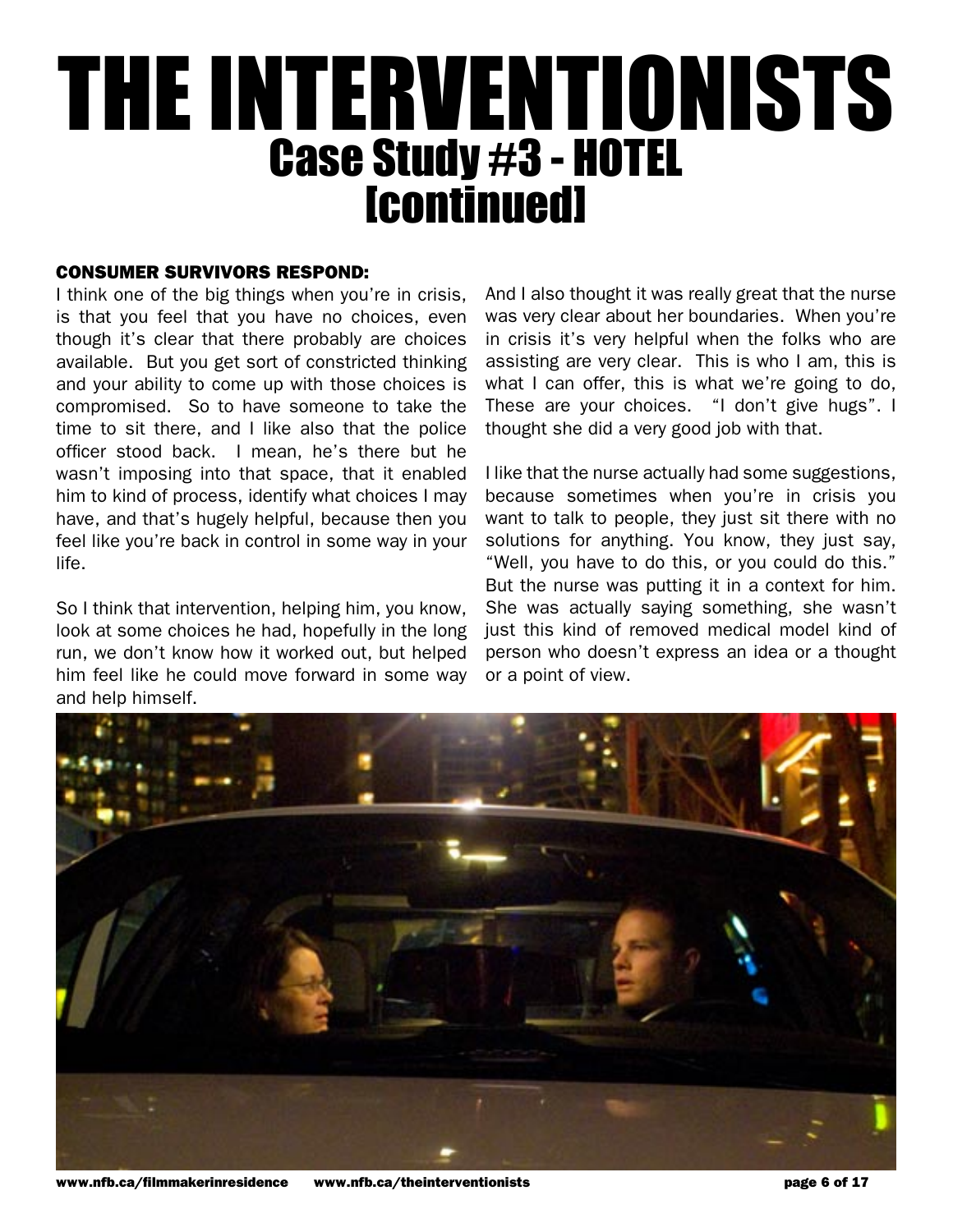# THE INTERVENTIONISTS Case Study #4 - VANISHED



## 4. VANISHED What were the MCIT nurse's concerns and why did the field and MCIT police officers stop the investigation?

### MENTAL HEALTH WORKERS RESPOND:

Leaving behind personal belongings can be a sign that a person is thinking of suicide. The MCIT nurse is aware of this risk factor and was concerned about the person's potential or actual suicidal risk.

The police officers stopped the investigation because they did not have any information or reason to pursue the investigation and felt they were not dealing with a police emergency.

#### CONSUMER SURVIVORS RESPOND:

People don't just vanish, and the nurse was concerned with how can we help that person who has vanished. That seemed to be her major concern. And also just that it seemed that when they were going through his or her belongings that—I don't know, it felt to me that she was doing that in a less clinical way. She brought a different perspective that sort of humanized that person who was previously engaging in some kind of confusing behaviour.

And the poetry, that's a very personal thing. Anyone who keeps a journal knows what that means to someone. And something must be very distressing if one was to leave that, and to have that exposed to other strangers.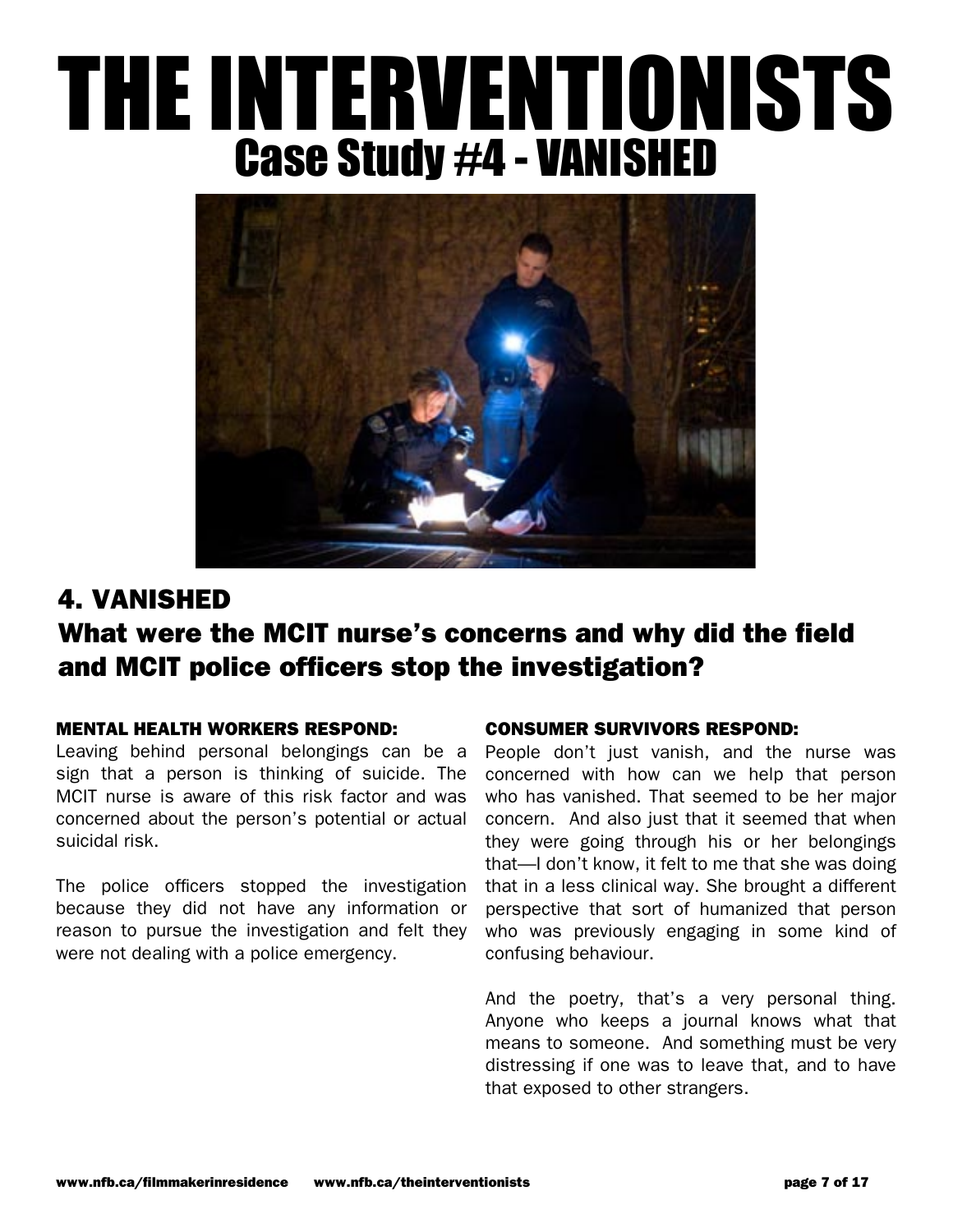# THE INTERVENTIONISTS Case Study #5 - "INTOX MALE"



### 5. "INTOX MALE" What did you observe about how the MCIT nurse and police officer worked together?

### MENTAL HEALTH EXPERTS RESPOND:

The MCIT nurse gathers information about the client and crisis situation on scene. The MCIT officer is more involved in the hospital waiting room to manage acute agitation; the MCIT nurse is more in the periphery at this time.

#### CONSUMER SURVIVORS RESPOND:

I think this case is the best example, the clearest example, of where they have their different roles. The nurse was saying, "I'm the nurse" and trying to ask him questions, and the police officer was, for example, concerned about the steel-toed boots. That amazes me every time I see it, that he picked that right up, right away, that his feet are dangerous weapons. And so he's constantly trying to make the place safer and secure. And he doesn't take any nonsense from the guy, he just puts him on the floor. He didn't hurt him but he just warned him once and that was it.

And meanwhile the nurse is getting information from the house, finding out about his psycho-social history, relaying that to the hospital when she gets there. I think it's a clear delineation of what their

roles are and how they worked together, like how they care about each other, how they're a team. Again, making sure that they are both okay.

She went beyond even the psycho-social to inquire about housing. That's a huge problem, housing and mental health. The nurse keeps thinking down the road about that, because this person may go to the hospital, may get a detox bed, which is almost impossible in the city. It's very difficult to access that service. And to think, "Okay, so this person may be discharged and they're about to lose their housing maybe two days from now. Are we going to be back in the same circle again?"

Another great thing about the nurse is that she's completely steady. I think being in crisis it's very helpful to have someone remain absolutely steady. Even when she's being spat on and there's boot kicking and whatever, her voice is always consistent. And you hear the police officers, like their voices increase or decrease depending on the security risk, whatever. But she is absolutely steady. And I think that really helps a lot to deescalate a situation.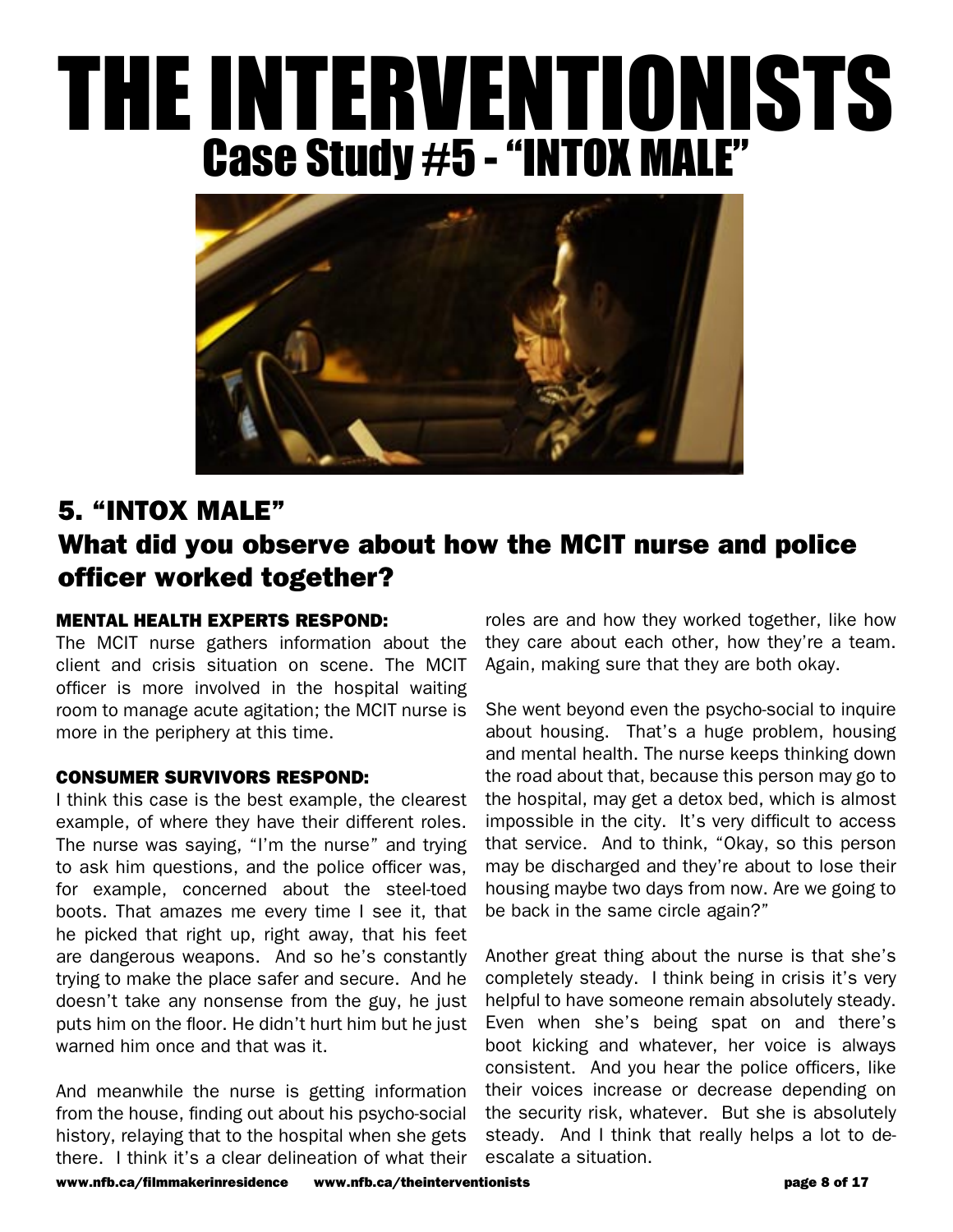# THE INTERVENTIONISTS Case Study #6 - EDMUND YU



### 6. EDMUND YU The Edmund Yu's Coroner's Inquest Jury made 24 recommendations. What were the other 23?

#### from the: REPORT ON THE INQUEST INTO THE DEATH OF Edmond Wai-Kong Yu

Jury Recommendations :

- **1.** The Ministry of Health should provide continued funding for research into the cause and treatment of schizophrenia including research into non-medical and non-drug alternatives.
- Rationale: Evidence was given that one percent of the population suffers from schizophrenia, therefore, research on the efficacy of these alternatives is required as some consumer survivor groups reject the medical model for treatment.
- 2. As part of the "Making It Happen" draft, the Ministry of Health should proceed with these initiatives and be encouraged to ensure that ethno-specific psychiatric services and community-based non-medical outreach programs are funded. We would encourage these communities to present their needs to the Ministry of Health.
- Rationale: Evidence was presented that Mr. Yu did well at the Hong Fook Clinic and Rainbow Boarding House where ethnicity was respected. Supportive initiatives at this level would enhance Assertive Community Treatment team's ability to ensure that basic street level needs are fulfilled.
- **3.** The Ministry of Health should provide a long-term funding commitment, and appoint a long-term position, to the Mental Health Law Education Project. Its mandate should be extended to provide education to members of the public, in addition to mental health care professionals. The project should include a public relations campaign to inform consumers and their families of mental health services regarding the operations of the Mental Health Act and other mental health legislation. Particular attention should be paid to consent and capacity legislation and leave of absence provisions.
- Rationale: It is unfortunate, but on many occasions, receivers and providers of psychiatric services and families failed to comprehend and apply the mental health legislation as it is currently written. One of the provisions in the Mental Health Act, specifically the Leave of Absence provision, might have been a mechanism the Yu family could have used to help Mr. Yu when he needed it the most.
- 4. The Ministry of Health should include a member of the mental health community in the drafting of amendments to mental health legislation in order to facilitate its comprehension by members of that community. Rationale: The current legislation is difficult to understand, interpret and apply in a consistent manner. Legislation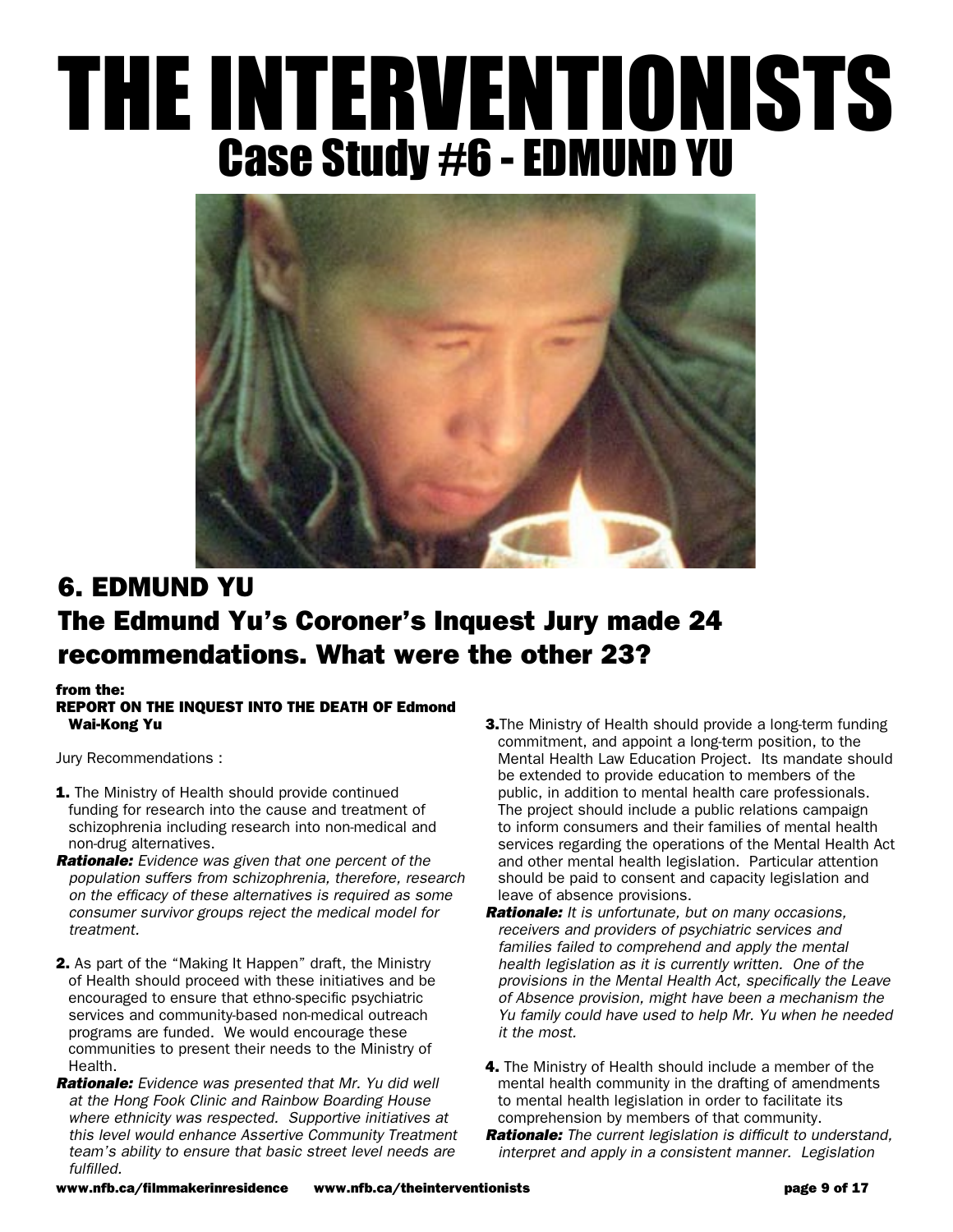# THE INTERVENTIONISTS Case Study #6 - EDMUND YU [continued]

should be written in "plain English" that can be comprehended by all members of the community to whom the Act is being applied. This would also allow for easier translation into other languages.

**5.** Ensure that all psychiatrists and psychiatric residents receive training and/or further education on the Mental Health Law of Ontario.

**Rationale:** See rationale for recommendations 3, 4.

- 6. That all psychiatrists and psychiatric residents be educated that there are ethno-specific issues in psychiatry.
- Rationale: Evidence was presented that there are varied effects of anti-psychotic medications on different ethnic groups, such as Asians who tend to be more sensitive to neuroleptic medications.
- **7.**The Ministry of Health and Ministry of Community and Social Services should continue initiatives for existing and new consumer-based employment organizations. The Ministries should consider proposals for consumer-based employment organizations as determined by consumer survivor groups.
- **Rationale:** Existing consumer-based employment initiatives have large waiting lists for employment. Consumer survivors require flexible hours and part-time work where needs are understood. Often work available is limited and not seen as meaningful. Employment would assist consumer survivors to contribute to and decrease the burden on society, therefore assisting to stop the vicious circle of illness.
- 8. The Ministries of Health and Community and Social Services should continue funding for the purchase and construction of new housing for consumer survivors in Toronto. Such housing should include short-term "safehouse" facilities such as the Gerstein Centre.
- **Rationale:** Housing is not always affordable and is difficult to obtain and retain because consumer survivors are not always seen as desirable tenants. Housing is a mental health issue and the absence of decent housing is a major determinant of health.
- **9.** The Ministry of Health should create a long-term case management system whereby caseworkers will follow consumers of mental health services on a long-term or permanent basis.
- Rationale: In the matter of this inquest it would have been helpful if one or more persons knew all the information regarding Mr. Yu's mental health, forming a continuum of care. These persons may have worked with the Yu family to monitor his situation so that awareness of his decline in health and decompensation may have been recognized earlier.
- **10.** We recommend that the Ministry of Health consider reducing the number of A.C.T. teams and redirecting this share of the funds for non-medical "safe-houses" such as the Gerstein Centre.
- **Rationale:** The Ministry of Health should be responsive to the deficiencies in the system as identified by consumer survivors, specifically lack of safe housing where their special needs are understood and accommodated. The diverted funds from the A.C.T. teams would allow for the creation of this housing.
- 11. The Solicitor General should amend the Police Services Act to require annual Crisis Resolution training, of at least one day, in addition to annual use of force training. Priority should be given to front line officers; however, this training should be delivered to command officers and senior managers as well.
- **Rationale:** The jury recommends that the mandating of this course by legislation will prevent it from being discontinued in the future. We feel that it should be an integral part of police training on an annual basis.
- **12.** The Crisis Resolution Course should have the input of mental health professionals, consumer survivor and multicultural groups, and should include, but not be limited to, the following issues :
- A. Every opportunity should be taken to convert an unplanned operation into a planned operation.
- B. Unless impractical to do so, a "cordon and containment" approach should be adopted.
- C. That the aim of crisis resolution should be de-escalation and the resolution of situations without physical force.
- D. That the "first contact" and "time talk and tactics" approach be used by police whenever possible and that "active listening" be stressed as a skill that officers must develop.
- E. The fear and apprehension experienced by officers as a result of previous experiences, stereotyping or lack of knowledge, whether about mental illness, race, culture or other factors.
- F.The fear and apprehension which persons involved with the police may feel as a result of previous experiences, stereotyping or lack of knowledge, particularly due to mental illness, racial or cultural background.
- G. That police officers, whenever possible, should maintain a sufficient reactionary gap to give them the time to disengage, tactically reposition themselves and or react in such a way which prevents a situation from escalating from the verbal to the violent.
- **Rationale:** All of the above items should assist in the structure of the one-day annual Crisis Resolution Course. With deinstitutionalization of persons with mental illness there is an increase in police interactions with them in the community. The police must be able to safely intervene in situations and know where to turn for assistance.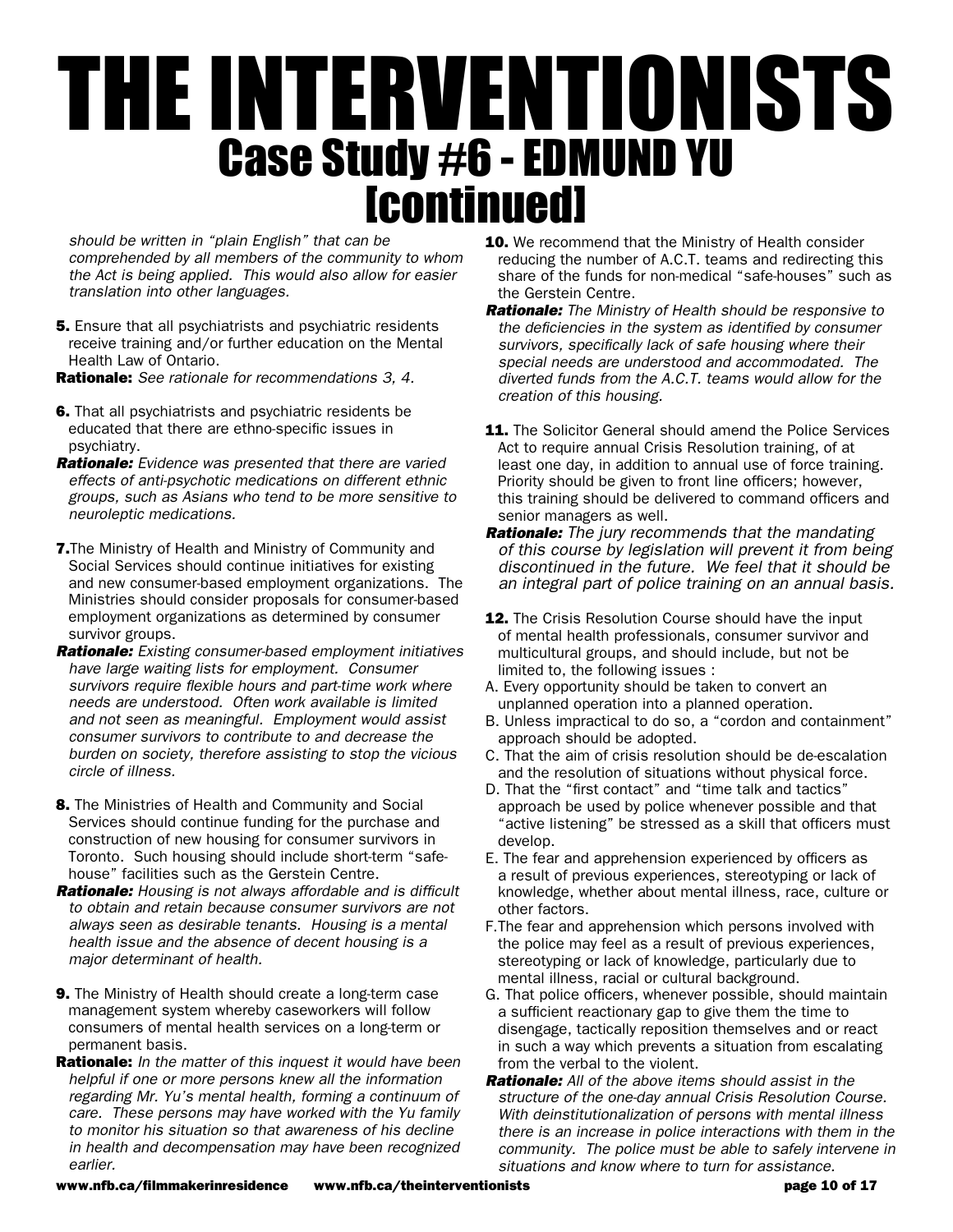# THE INTERVENTIONISTS Case Study #6 - EDMUND YU [continued]

- **13.** That the five day Crisis Resolution course be offered as a training course at C.O. Bick College until all existing officers are trained.
- Rationale: Crisis Resolution is taught to all recruits. All existing officers who have not previously received Crisis Resolution training will receive the current five-day course that commenced March 11, 1999 until all are trained. Thereafter, the proposed legislated annual Crisis Resolution course, taken with the Annual Use of Force course, will be the mechanism for continuing this training.
- 14. The Toronto City Council provide adequate funding to allow the Toronto Police Service Board and the Toronto Police Service to implement the recommendations of this Coroner's jury.
- **15.** That officers who work in divisions with higher concentrations of persons suffering from mental illness be given priority on the list of officers entering the Crisis Resolution course.
- 16. That the C.O. Brick College evaluate the Crisis Resolution training to determine its effectiveness. The evaluation should include survey research, detailed interviews and/or performance appraisals of a proportion of graduate officers.
- **Rationale:** Evidence showed that there needs to be a mechanism that can determine whether behaviours and attitudes are changed as a result of this training. The course should be adapted to reflect the defined needs of the officers.
- 17. Continue decentralized training, using Live-Link or other approved methods, at those divisions that are determined to have a proportionately high concentration of emotionally disturbed persons.
- 18. That the Toronto Police Service follow the lead of the 57 other police forces in Ontario who have joined the Video Training Alliance in order to provide better decentralized training to its [sic] officers.
- Rationale: Evidence showed that there was a duplication of training videos dealing with emotionally disturbed persons.
- 19. That the Toronto Police Service and the Ontario Police College establish a closer working relationship to facilitate the sharing of information, training expertise, and professional exchanges to avoid unnecessary duplication or delivery of conflicting training programs.
- 20. The Toronto Police Service Board should direct the Chief of Police to ensure that the Toronto Police Service assembles a list of available crisis teams with telephone numbers according to police division in the Toronto area. Such information should be available to front line officers through their dispatchers.
- Rationale: The Toronto Police service could make greater use of these teams to facilitate peaceful resolution of crises and to link persons to appropriate resources. Evidence was given that a crisis team would have attended the bus on February 20, 1997 if they had been called.
- 21. That representatives of consumer survivor groups, in consultation with the Community Policing Support Unit should develop a pamphlet for police to give to persons in crisis on how to access services. The pamphlet should be prepared in several different languages to serve our diverse community.
- **Rationale:** Front-line police are interacting with deinstitutionalized emotionally disturbed persons on a daily basis. A combined effort of these groups would lessen the burden on police and ensure consumer survivor input.
- **22.** The jury endorses the Use of Force report and recommends that the Toronto Police Service implement the recommendations contained in this report.
- 23. That the Office of the Chief Coroner, on or about the anniversary date of this inquest, April 16, 2000, will discover and make public the progress of the implementation of the recommendations made by this jury.
- 24. It would be remiss of this jury not to comment on the issue of forced medication for those mentally ill persons who have a history of demonstrated dangerousness to the public.

We feel strongly that the public must be protected. Failure to take corrective medication may require the law to be changed to state that the alternative would be involuntary hospitalization in a mental health facility.

It is recommended that the Ministry of Health address this problem and attempt to reach a solution.

 August 2006 Prepared by the Office of the Chief Coroner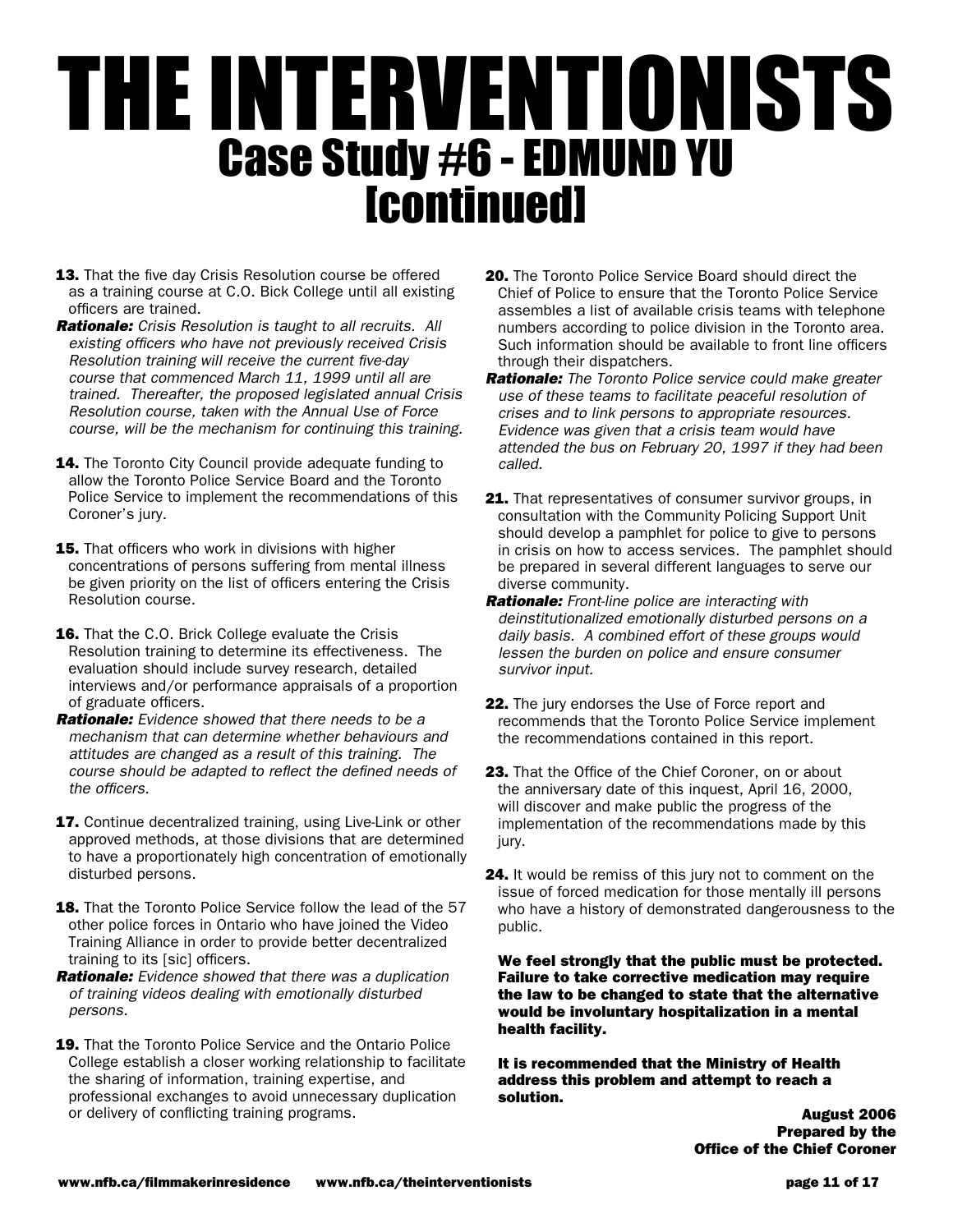# THE INTERVENTIONISTS Case Study #7 - HIGH SCHOOL



# 7. HIGH SCHOOL What do you think the school would have done without the MCIT?

#### MENTAL HEALTH EXPERTS RESPOND:

The teachers' anxieties about dealing with "suicide" can cause angst for others, potentially escalating the situation. The school would have called the ambulance [with police accompaniment because of issue of suicide]  $-\text{and}$  the police uniform may have been stigmatizing a 14-year old as well as to other students in the school, who might have seen the police arriving at the school and escorting the client to the police car. The ambulance team's $s<sup>2</sup>$ only recourse is to transport a person to hospital, and that reflects a medicalization of a situational crisis.

In contrast, the MCIT approach is soft, supportive, understanding; decriminalization of mental illness and MCIT balances the needs of the individual with the needs of the community.

### CONSUMER SURVIVORS RESPOND:

This case shows that teenagers are taken seriously and that it's normal to have problems. Because I think often society  $-$  just, you know, labels it as 'teen angst'. But if we don't talk about suicide, and we won't try to help, we won't try to unpack it. By talking about mental illness or talking about suicide prevention we're empowering ourselves to help each other and our own lives. So I think that's great.

It would also be worthwhile to ask any school who uses this film to ask "What kind of plans does your school have in terms of suicide?"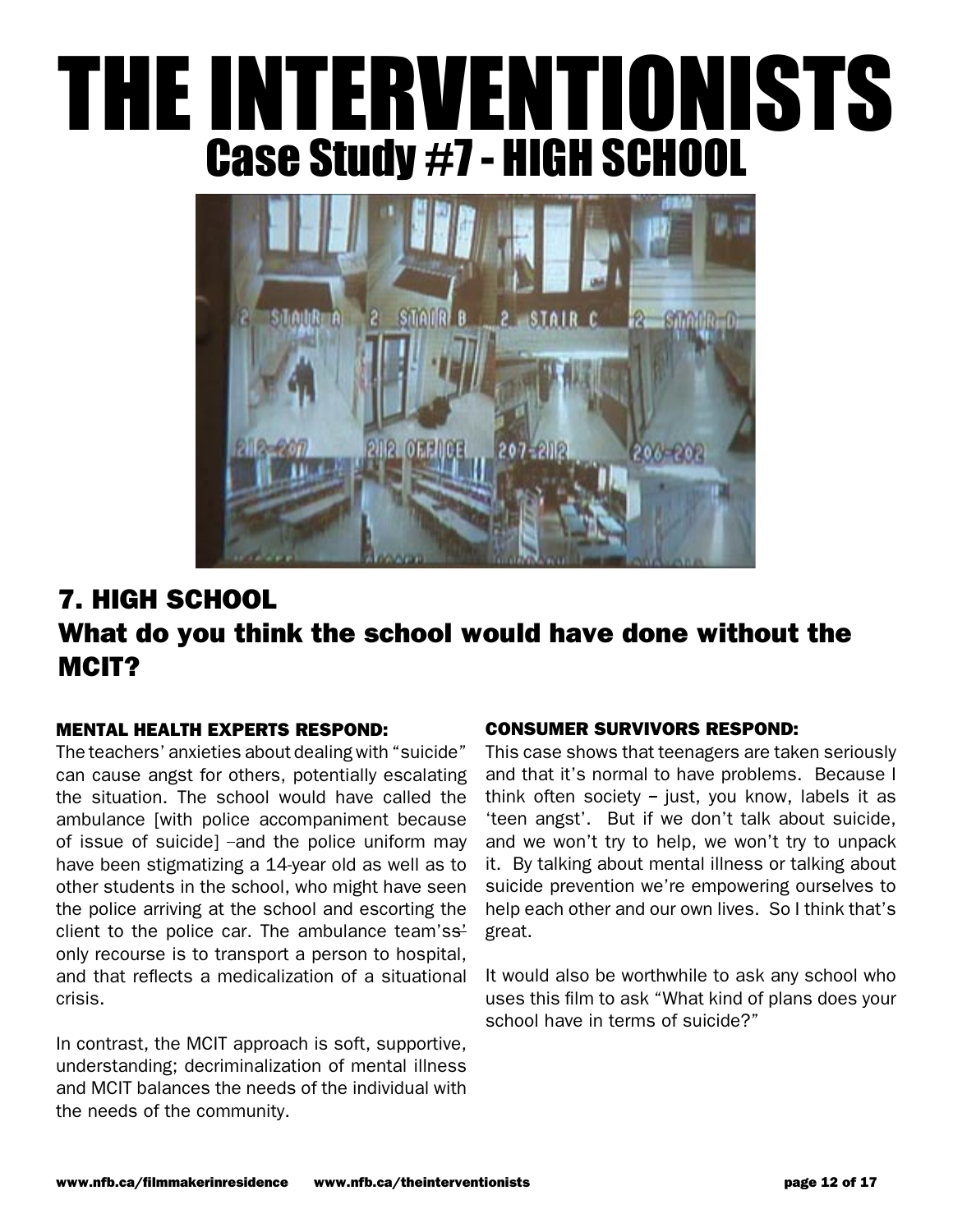# THE INTERVENTIONISTS Case Study #8 - NEIGHBOURS



# 8. NEIGHBOURS What role did the MCIT play in this scene?

### POLICE RESPOND:

The MCIT and police in general often have to bridge the gap in services by operating as problem-solvers and peace-keepers even when the issues are not normally regarded as police matters.

#### CONSUMER SURVIVORS RESPOND:

I really noticed here that they assist not only a person who is in distress but they also looked after the community needs as well. So it wasn't just a person who's having difficulty but also about helping the neighbours to resolve the issue on their behalf as well. And that takes a little bit extra time to go and make the next step. And perhaps with a police-only intervention we might have just seen the police, and not taken the time to go and try to solve the fears of other people about the behaviour that was happening.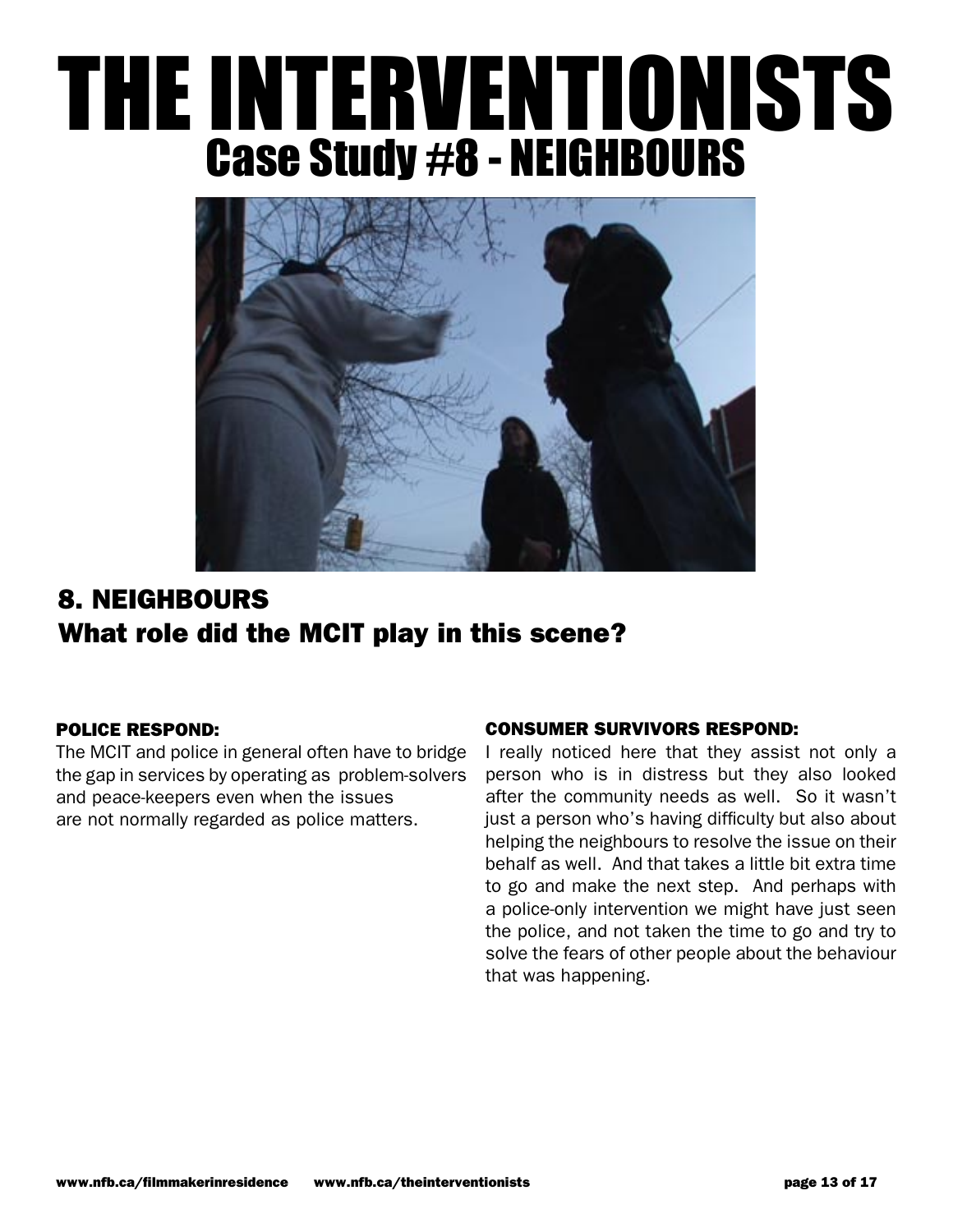# THE INTERVENTIONISTS Case Study #9 - PARANOIA



### 9. PARANOIA

### a) What is the value of a crisis intervention in peoples' own environment?

### MENTAL HEALTH WORKERS RESPOND:

It's an opportunity to get an independent assessment on site of the validity of the delusions.

### b) Would it be appropriate to challenge the paranoid delusions of this individual?

### MENTAL HEALTH WORKERS RESPOND:

No. It is appropriate to attempt to ally with clients' distress only as areas of agreement versus conflict. Do not encourage delusions.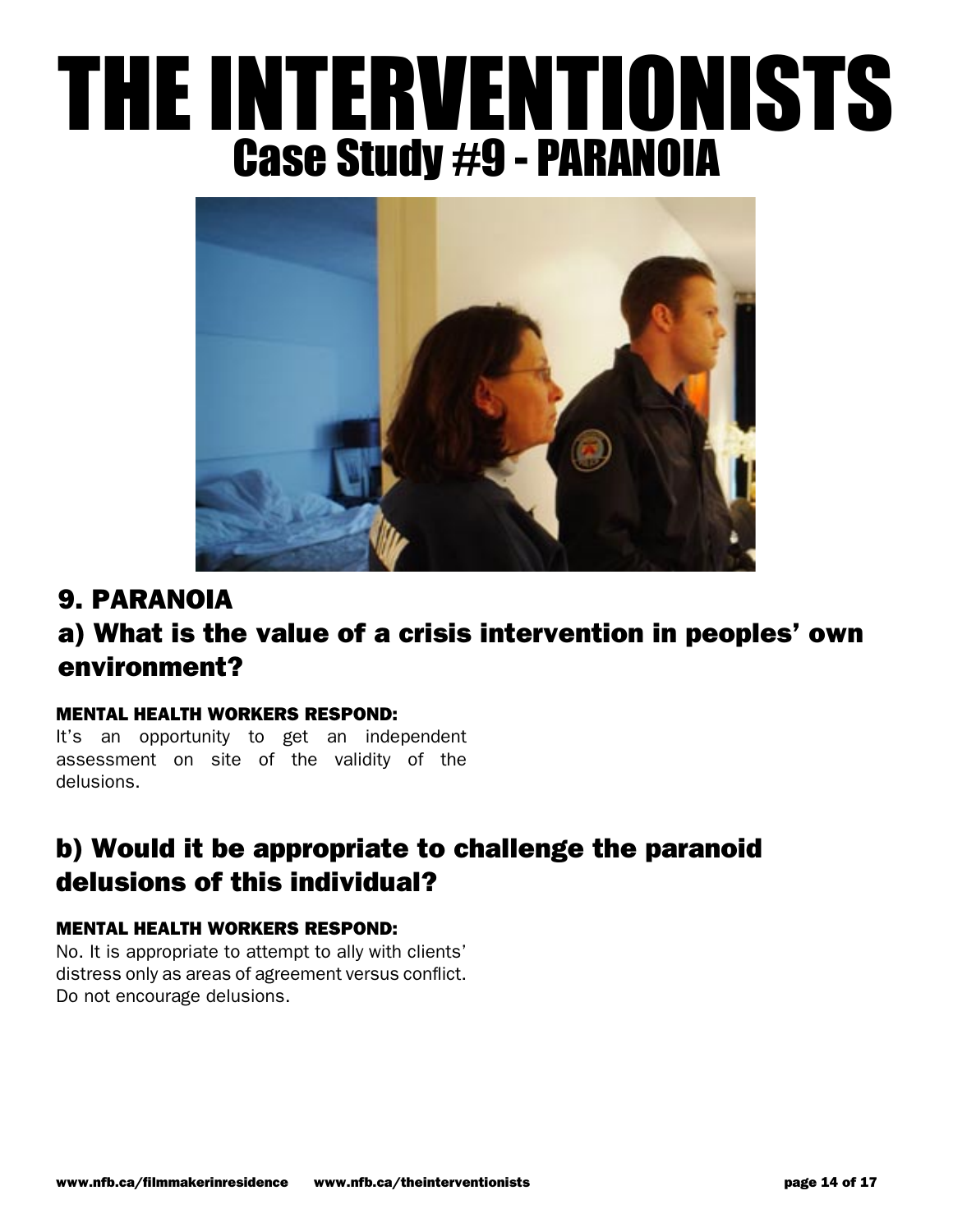# THE INTERVENTIONISTS Case Study #10 - PANIC ATTACK



# 10. PANIC ATTACK What interventions did you observe in the situation that are MCIT specific?

### MENTAL HEALTH WORKERS RESPOND:

The MCIT avoided a hospital visit by the ambulance. MCIT provided behavioral interventions to manage acute panic/anxiety, they referred to aftercare with case management services. The team also provided interdisciplinary advantages of an integrated psychiatric emergency team.

#### CONSUMER SURVIVORS RESPOND:

It surprised me that by calling 911 and getting someone to your place to tell you how to breathe. It is not something I ever expected, you know? And that 911 call saved the health insurance \$987 by teaching someone how to do some deep breathing. It was a very cost-effective 911 call. And nonintrusive for the person too, by not having to spend the next ten hours dealing with—potentially ten hours—dealing with one hospital.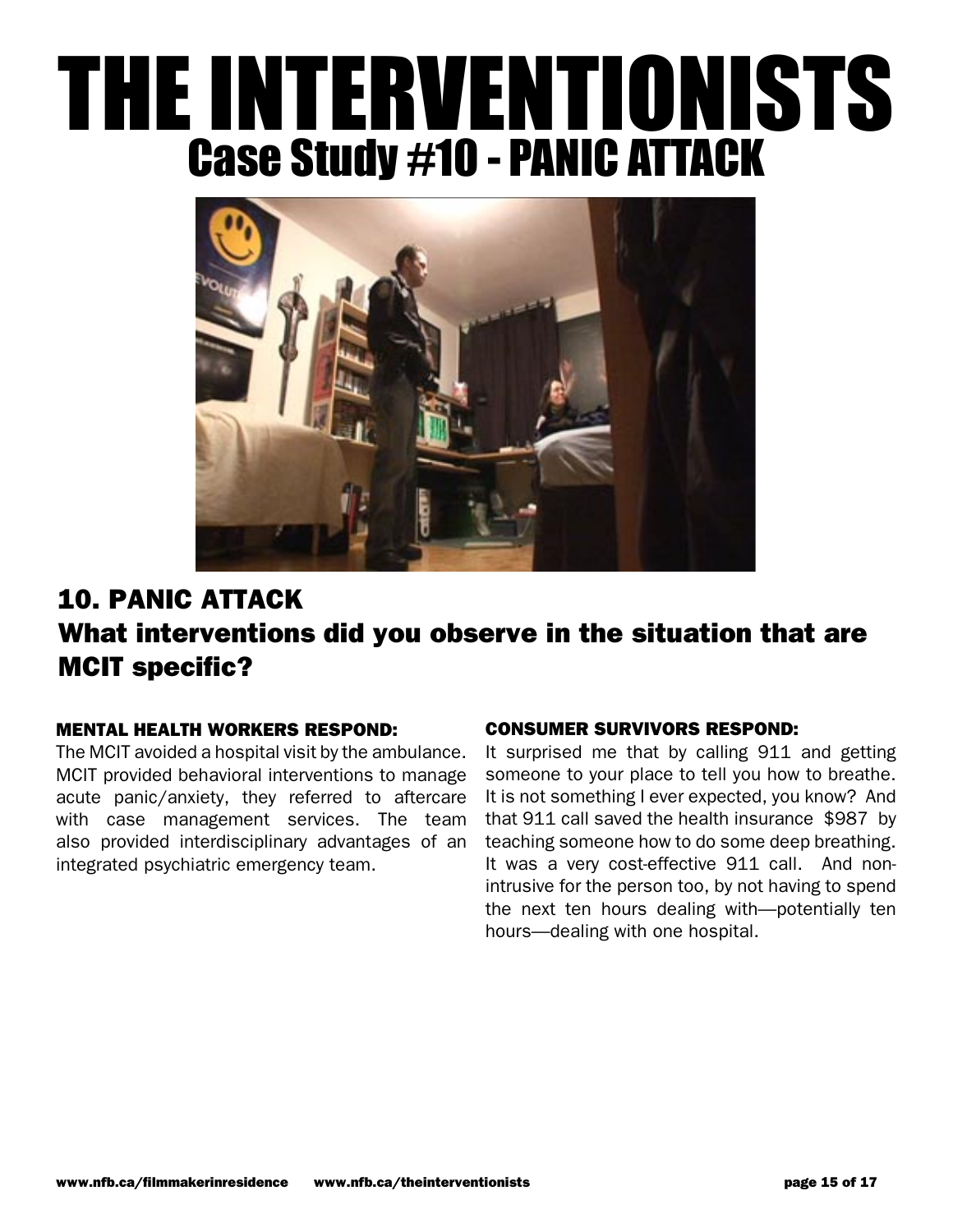# THE INTERVENTIONISTS Case Study #11 - TENANTS



# 11. TENANT How does the community-at-large benefit from this MCIT intervention?

### POLICE RESPOND:

The community benefits on several levels including the fact that MCIT was able to provide rapid response to a mental health crisis in the community with a mental health professional with added expertise and a police officer with the lawful authority to apprehend an individual if required. In this situation the MCIT were successful at being able to safely keep the client in the community thereby saving valuable/expensive police/hospital resources and avoiding a possibly traumatic experience for the client.